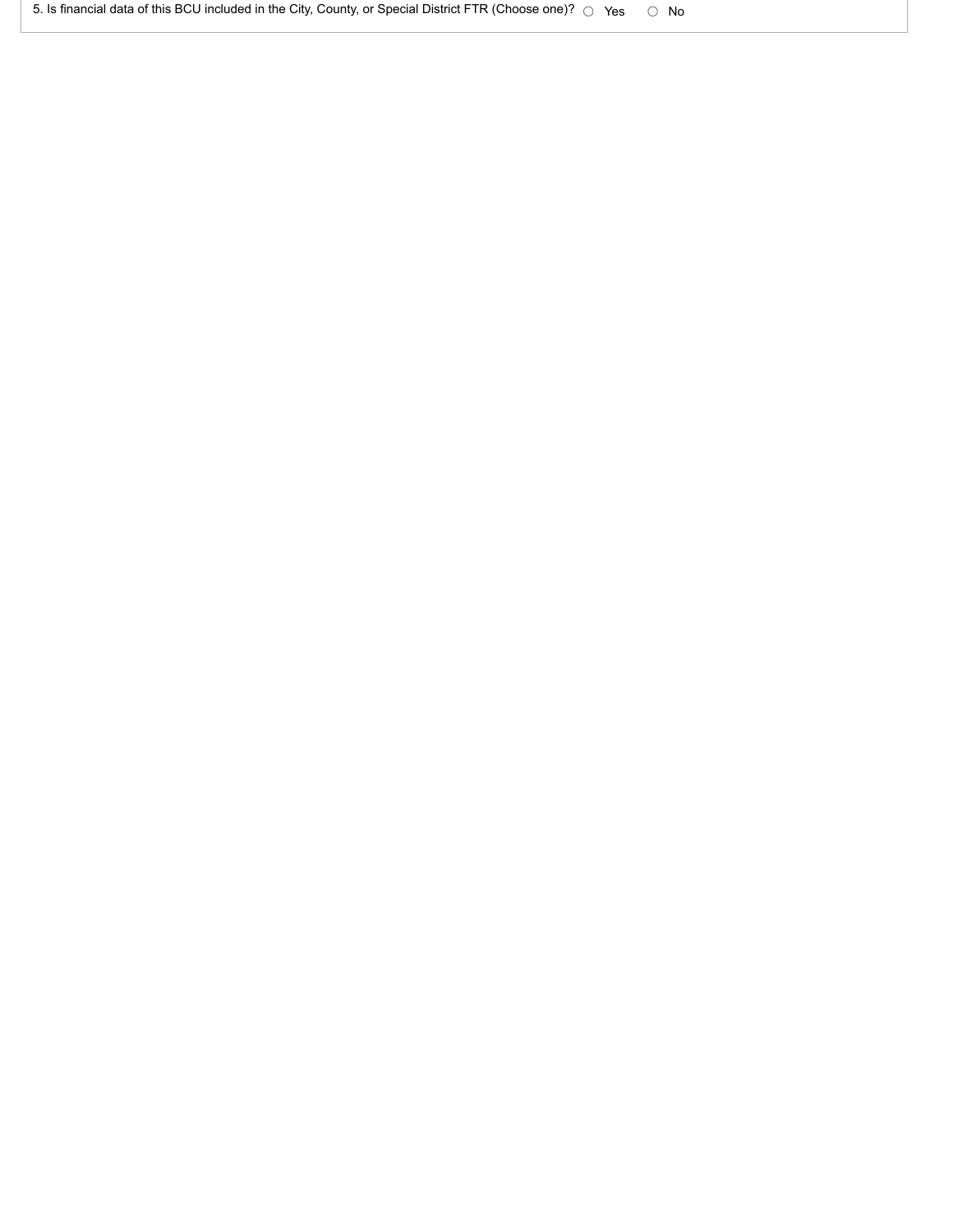#### **Reporting Year: 2021**

Comme

| ents | N/A |
|------|-----|
|      |     |
|      |     |
|      |     |
|      |     |
|      |     |
|      |     |
|      |     |
|      |     |
|      |     |
|      |     |
|      |     |
|      |     |
|      |     |
|      |     |
|      |     |
|      |     |
|      |     |
|      |     |
|      |     |
|      |     |
|      |     |
|      |     |
|      |     |
|      |     |
|      |     |
|      |     |
|      |     |
|      |     |
|      |     |
|      |     |
|      |     |
|      |     |
|      |     |
|      |     |
|      |     |
|      |     |
|      |     |
|      |     |
|      |     |
|      |     |
|      |     |
|      |     |
|      |     |
|      |     |
|      |     |
|      |     |
|      |     |
|      |     |
|      |     |
|      |     |
|      |     |
|      |     |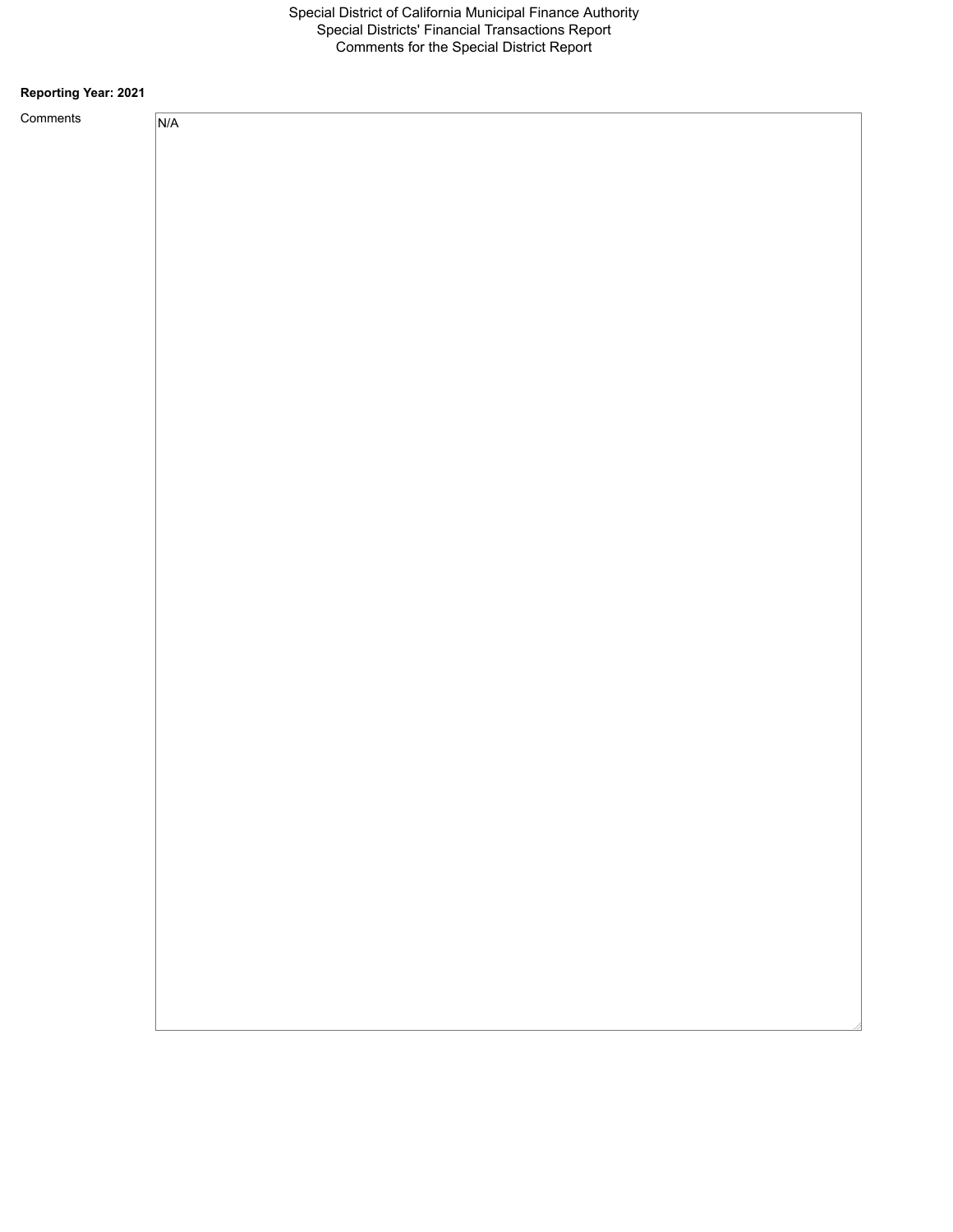#### Special District of California Municipal Finance Authority Special Districts' Financial Transactions Report Statement of Net Position Proprietary Funds

#### **Reporting Year: 2021**

|                   |                                                        | <b>Enterprise</b> | <b>Internal Service</b> |
|-------------------|--------------------------------------------------------|-------------------|-------------------------|
|                   | <b>Assets</b>                                          |                   |                         |
|                   | <b>Current Assets</b>                                  |                   |                         |
|                   | Cash and Investments                                   |                   |                         |
| R01.              | Unrestricted                                           | 709,125           |                         |
| R02.              | Restricted                                             | 5,162,250         |                         |
| R03.              | Accounts Receivable (net)                              | 141,224           |                         |
| R04.              | <b>Taxes Receivable</b>                                |                   |                         |
| R05.              | Interest Receivable (net)                              |                   |                         |
| R06.              | Due from Other Funds                                   |                   |                         |
| R07.              | Due from Other Governments                             |                   |                         |
| R08.              | Inventories                                            |                   |                         |
| R09.              | Prepaid Items                                          | 9,743             |                         |
| R <sub>10</sub>   | <b>Other Current Assets 1</b>                          |                   |                         |
| R11.              | <b>Other Current Assets 2</b>                          |                   |                         |
| R12.              | <b>Total Current Assets</b>                            | \$6,022,342       | \$0                     |
|                   | <b>Noncurrent Assets</b>                               |                   |                         |
| R13.              | Cash and Investments, Restricted                       |                   |                         |
| R14.              | Investments                                            |                   |                         |
| R <sub>15</sub>   | Loans, Notes, and Contracts Receivable                 |                   |                         |
|                   | <b>Capital Assets</b>                                  |                   |                         |
| R16.              | Land                                                   |                   |                         |
| R17.              | <b>Buildings and Improvements</b>                      |                   |                         |
| R18.              | Equipment                                              |                   |                         |
| R <sub>18.5</sub> | Infrastructure                                         |                   |                         |
| R19.              | Intangible Assets - Amortizable                        |                   |                         |
| R20.              | <b>Construction in Progress</b>                        |                   |                         |
| R21.              | Intangible Assets - Nonamortizable                     |                   |                         |
| R22.              | <b>Other Capital Assets</b>                            |                   |                         |
| R23.              | Less: Accumulated Depreciation/Amortization            |                   |                         |
| R23.5             | Net Pension Asset                                      |                   |                         |
| R23.6             | Net OPEB Asset                                         |                   |                         |
|                   |                                                        |                   |                         |
| R24.              | <b>Other Noncurrent Assets 1</b>                       |                   |                         |
| R25.              | <b>Other Noncurrent Assets 2</b>                       |                   |                         |
| R26.              | <b>Total Noncurrent Assets</b>                         | \$0               | $\$0$                   |
| R27.              | <b>Total Assets</b>                                    | \$6,022,342       | $\$0$                   |
|                   | <b>Deferred Outflows of Resources</b>                  |                   |                         |
| R28.              | <b>Related to Pensions</b>                             |                   |                         |
| R28.5             | Related to OPEB                                        |                   |                         |
| R28.6             | Related to Debt Refunding                              |                   |                         |
| R29.              | Other Deferred Outflows of Resources                   |                   |                         |
| R30.              | <b>Total Deferred Outflows of Resources</b>            | \$0               | $ 10\rangle$            |
| R31.              | <b>Total Assets and Deferred Outflows of Resources</b> | \$6,022,342       | $ 10\rangle$            |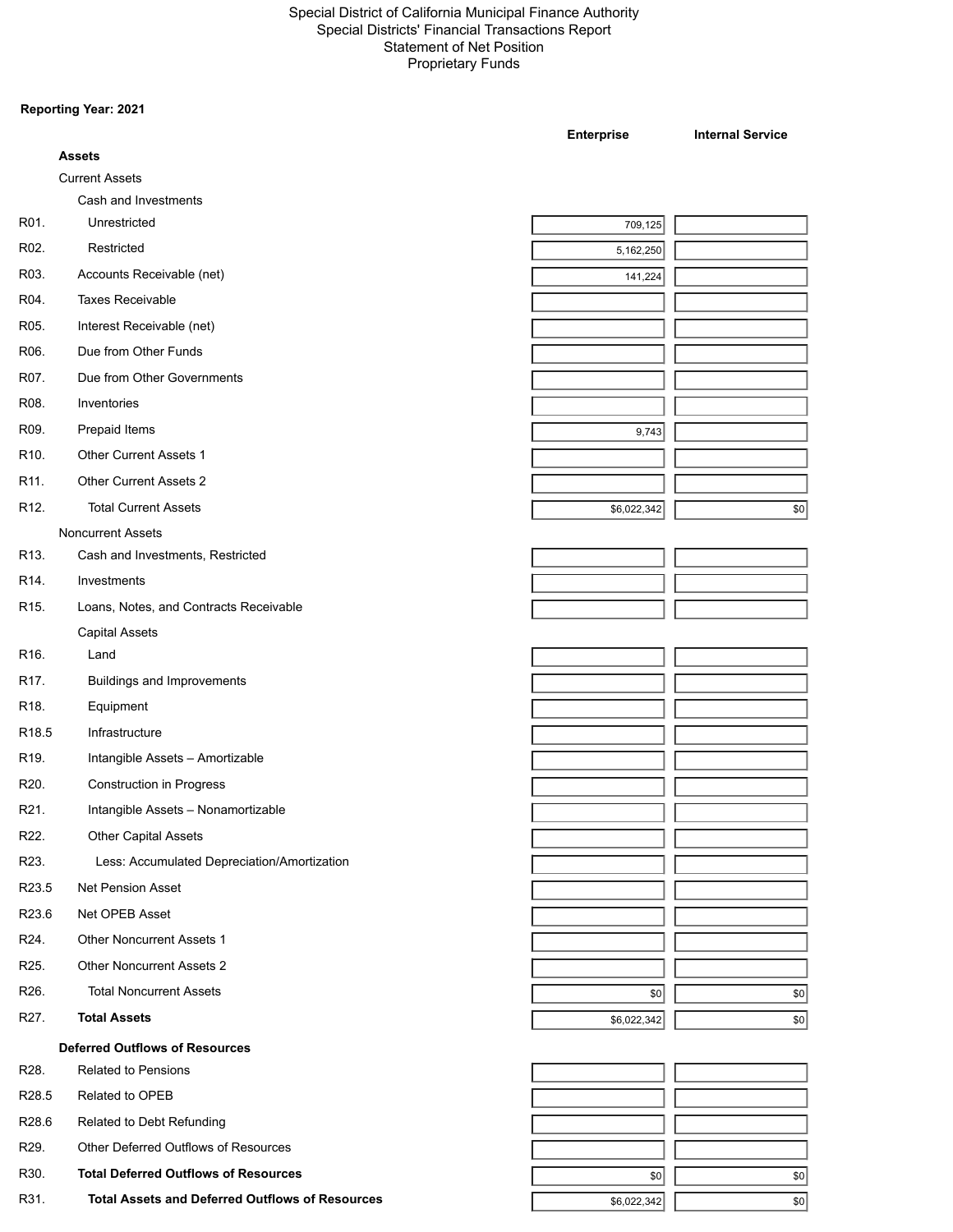#### **Liabilities**

|                   | <b>Current Liabilities</b>                                 |             |           |
|-------------------|------------------------------------------------------------|-------------|-----------|
| R32.              | Accounts Payable                                           | 319,957     |           |
| R33.              | Contracts and Retainage Payable                            |             |           |
| R34.              | Interest Payable                                           |             |           |
| R35.              | Due to Other Funds                                         |             |           |
| R36.              | Due to Other Governments                                   |             |           |
| R37.              | Deposits and Advances                                      | 4,949,398   |           |
| R38.              | <b>Accrued Compensated Absences</b>                        |             |           |
| R39.              | Long-Term Debt, Due Within One Year                        | $\mathbf 0$ | $\pmb{0}$ |
| R40.              | Other Long-Term Liabilities, Due Within One Year           |             |           |
| R41.              | <b>Other Current Liabilities 1</b>                         | 72,288      |           |
| R42.              | <b>Other Current Liabilities 2</b>                         |             |           |
| R43.              | <b>Total Current Liabilities</b>                           | \$5,341,643 | \$0       |
|                   | <b>Noncurrent Liabilities</b>                              |             |           |
| R44.              | Deposits and Advances, Net of Current Portion              |             |           |
| R45.              | Compensated Absences, Net of Current Portion               |             |           |
| R46.              | <b>General Obligation Bonds</b>                            |             |           |
| R47.              | Revenue Bonds                                              |             |           |
| R48.              | Certificates of Participation                              |             |           |
| R49.              | Other Bonds                                                |             |           |
| R <sub>50</sub>   | Loans (Other Long-Term Debt)                               |             |           |
| R51.              | Notes (Other Long-Term Debt)                               |             |           |
| R <sub>52</sub> . | Other (Other Long-Term Debt)                               |             |           |
| R <sub>53</sub>   | Construction Financing - Federal                           |             |           |
| R54.              | Construction Financing - State                             |             |           |
| R <sub>55</sub> . | Lease Principal                                            |             |           |
| R56.              | Net Pension Liability                                      |             |           |
| R57.              | Net OPEB Liability                                         |             |           |
| R <sub>58</sub>   | <b>Other Noncurrent Liabilities 1</b>                      |             |           |
| R <sub>59</sub>   | <b>Other Noncurrent Liabilities 2</b>                      |             |           |
| R60.              | <b>Total Noncurrent Liabilities</b>                        | \$0         | \$0       |
| R61.              | <b>Total Liabilities</b>                                   | \$5,341,643 | \$0       |
|                   | <b>Deferred Inflows of Resources</b>                       |             |           |
| R62.              | <b>Related to Pensions</b>                                 |             |           |
|                   | R62.5 Related to OPEB                                      |             |           |
|                   | R62.6 Related to Debt Refunding                            |             |           |
| R63.              | Other Deferred Inflows of Resources                        |             |           |
| R64.              | <b>Total Deferred Inflows of Resources</b>                 | \$0         | \$0       |
| R65.              | <b>Total Liabilities and Deferred Inflows of Resources</b> | \$5,341,643 | \$0       |
| R66.              | <b>Total Net Position (Deficit)</b>                        | \$680,699   | \$0       |
|                   | <b>Net Position (Deficit)</b>                              |             |           |
| R67.              | Net Investment in Capital Assets                           |             |           |
| R68.              | Restricted                                                 |             |           |
|                   |                                                            |             |           |

R71. Total Liabilities, Deferred Inflows of Resources, and Net Position (Deficit)  $\sqrt{\frac{1}{s_0(0.22,0.342)}}$ 

R69. Unrestricted 680,699

R70. **Total Net Position (Deficit)** \$680,699 **\$680,699** \$680,699 **\$1,000 \$00.**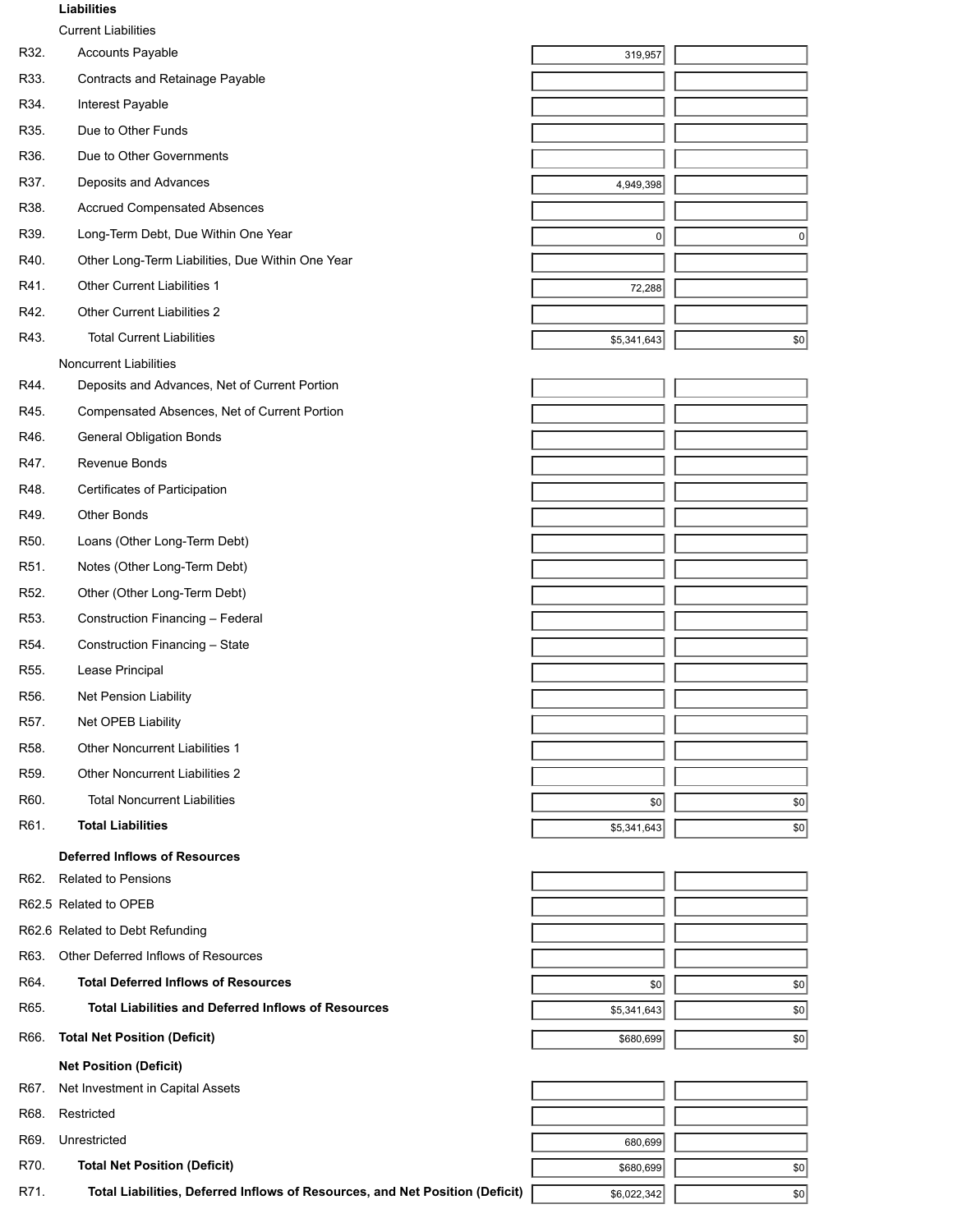#### Special District of California Municipal Finance Authority Special Districts' Financial Transactions Report Summary

#### **Reporting Year: 2021**

|                   |                                        | Governmental Funds Internal Service Fund |       | <b>Enterprise Fund</b> | <b>Total</b> |
|-------------------|----------------------------------------|------------------------------------------|-------|------------------------|--------------|
|                   | <b>Governmental Revenues</b>           |                                          |       |                        |              |
| R01.              | General                                |                                          |       |                        |              |
| R02.              | Special Revenue                        |                                          |       |                        |              |
| R03.              | Debt Service                           |                                          |       |                        |              |
| R04.              | <b>Capital Projects</b>                |                                          |       |                        |              |
| R05.              | Permanent                              |                                          |       |                        |              |
| R06.              | Transportation                         |                                          |       |                        |              |
| R07.              | <b>Total Governmental Revenues</b>     | $\$0$                                    |       |                        |              |
|                   | <b>Internal Service Revenues</b>       |                                          |       |                        |              |
| R08.              | <b>Total Operating Revenues</b>        |                                          | $$0$$ |                        |              |
| R09.              | <b>Total Non-Operating Revenues</b>    |                                          | \$0   |                        |              |
| R10.              | <b>Total Internal Service Revenues</b> |                                          | \$0   |                        |              |
|                   | <b>Enterprise Revenues</b>             |                                          |       |                        |              |
|                   | <b>Operating Revenues</b>              |                                          |       |                        |              |
| R11.              | Airport                                |                                          |       |                        |              |
| R12.              | Electric                               |                                          |       |                        |              |
| R13.              | Gas                                    |                                          |       |                        |              |
| R14.              | Harbor and Port                        |                                          |       |                        |              |
| R <sub>15</sub>   | Hospital                               |                                          |       |                        |              |
| R <sub>16</sub>   | Sewer                                  |                                          |       |                        |              |
| R17.              | Solid Waste                            |                                          |       |                        |              |
| R18.              | Transit                                |                                          |       |                        |              |
| R19.              | Water                                  |                                          |       |                        |              |
| R20.              | Other Enterprise                       |                                          |       |                        |              |
| R21.              | Conduit                                |                                          |       | 8,927,407              |              |
| R22.              | Transportation                         |                                          |       |                        |              |
| R23.              | <b>Total Operating Revenues</b>        |                                          |       | \$8,927,407            |              |
|                   | <b>Non-Operating Revenues</b>          |                                          |       |                        |              |
| R24.              | Airport                                |                                          |       |                        |              |
| R <sub>25</sub> . | Electric                               |                                          |       |                        |              |
| R <sub>26</sub> . | Gas                                    |                                          |       |                        |              |
| R27.              | Harbor and Port                        |                                          |       |                        |              |
| R28.              | Hospital                               |                                          |       |                        |              |
| R29.              | Sewer                                  |                                          |       |                        |              |
| R30.              | Solid Waste                            |                                          |       |                        |              |
| R31.              | Transit                                |                                          |       |                        |              |
| R32.              | Water                                  |                                          |       |                        |              |
| R33.              | Other Enterprise                       |                                          |       |                        |              |
| R34.              | Conduit                                |                                          |       |                        |              |
| R35.              | Transportation                         |                                          |       | 2,277                  |              |
| R36.              | <b>Total Non-Operating Revenues</b>    |                                          |       |                        |              |
|                   | <b>Total Revenues</b>                  |                                          |       | \$2,277                |              |
| R36.5             |                                        | \$0                                      | \$0   | \$8,929,684            | \$8,929,684  |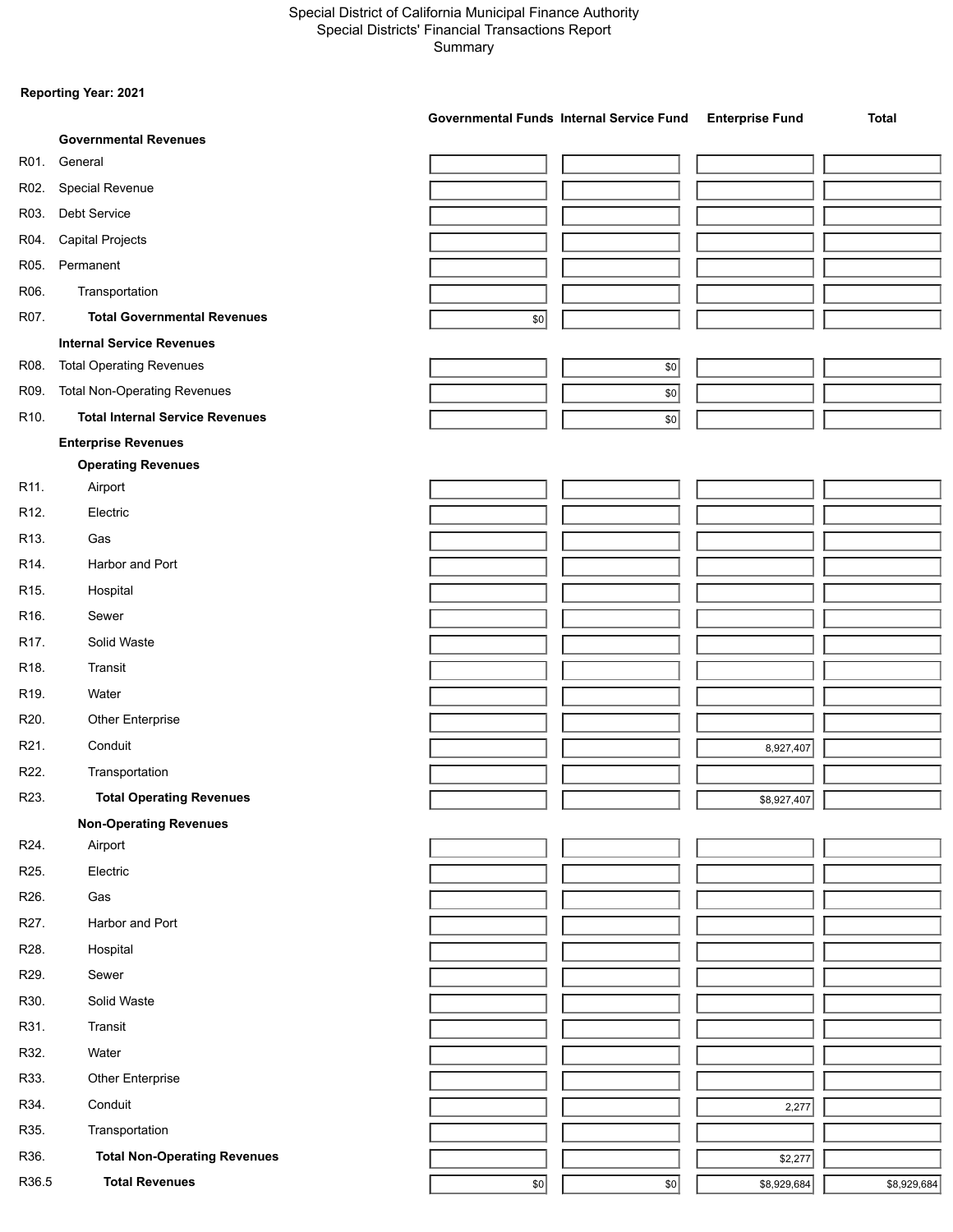## **Governmental Expenditures** R37. General R38. Special Revenue R39. Debt Service R40. Capital Projects R41. Permanent R42. Transportation R43. **Total Governmental Expenditures 1988 1998 1999 1999 1999 1999 1999 1999 1999 1999 1999 1999 1999 1999 1999 1999 1999 1999 1999 1999 1999 1999 1999 1999 1999 1999 Internal Service Expenses** R44. Total Operating Expenses \$0 R45. Total Non-Operating Expenses  $\overline{\hspace{1cm}}$  80 R46. **Total Internal Service Expenses**  $\sqrt{80}$ **Enterprise Expenses Operating Expenses** R47. Airport R48. Electric R49. Gas R50. Harbor and Port R51. Hospital R52. Sewer R53. Solid Waste R54. Transit R55. Water R56. Other Enterprise R57. Conduit 8,906,104 R58. Transportation R59. **Total Operating Expenses and Contact Contact Contact Contact Contact Contact Contact Contact Contact Contact Contact Contact Contact Contact Contact Contact Contact Contact Contact Contact Contact Contact Contact C Non-Operating Expenses** R60. Airport R61. Electric R62. Gas R63. Harbor and Port R64. Hospital R65. Sewer R66. Solid Waste R67. Transit R68. Water R69. Other Enterprise R70. Conduit R71. Transportation R72. **Total Non-Operating Expenses**  $\overline{\phantom{0}}$  **Transfer and Transfer and Transfer and Transfer and Transfer and Transfer and Transfer and Transfer and Transfer and Transfer and Transfer and Transfer and Transfer and Tran R72.5 Total Expenditures/Expenses 12.1 <b>CONFINGUARY 12.1 CONFIDENT 50 \$8,906,104** \$8,906,104 \$8,906,104

- R73. Transfer In
- R74. Transfer Out

R75. **Change in Fund Balance/Net Position** \$0 \$0 \$23,580 \$23,580

R76. **Fund Balance/Net Position (Deficit), Beginning of Fiscal Year Fig. 1897, 1998** 

| \$23,580  | \$23,580  |
|-----------|-----------|
|           |           |
| \$657,119 | \$657,119 |
|           |           |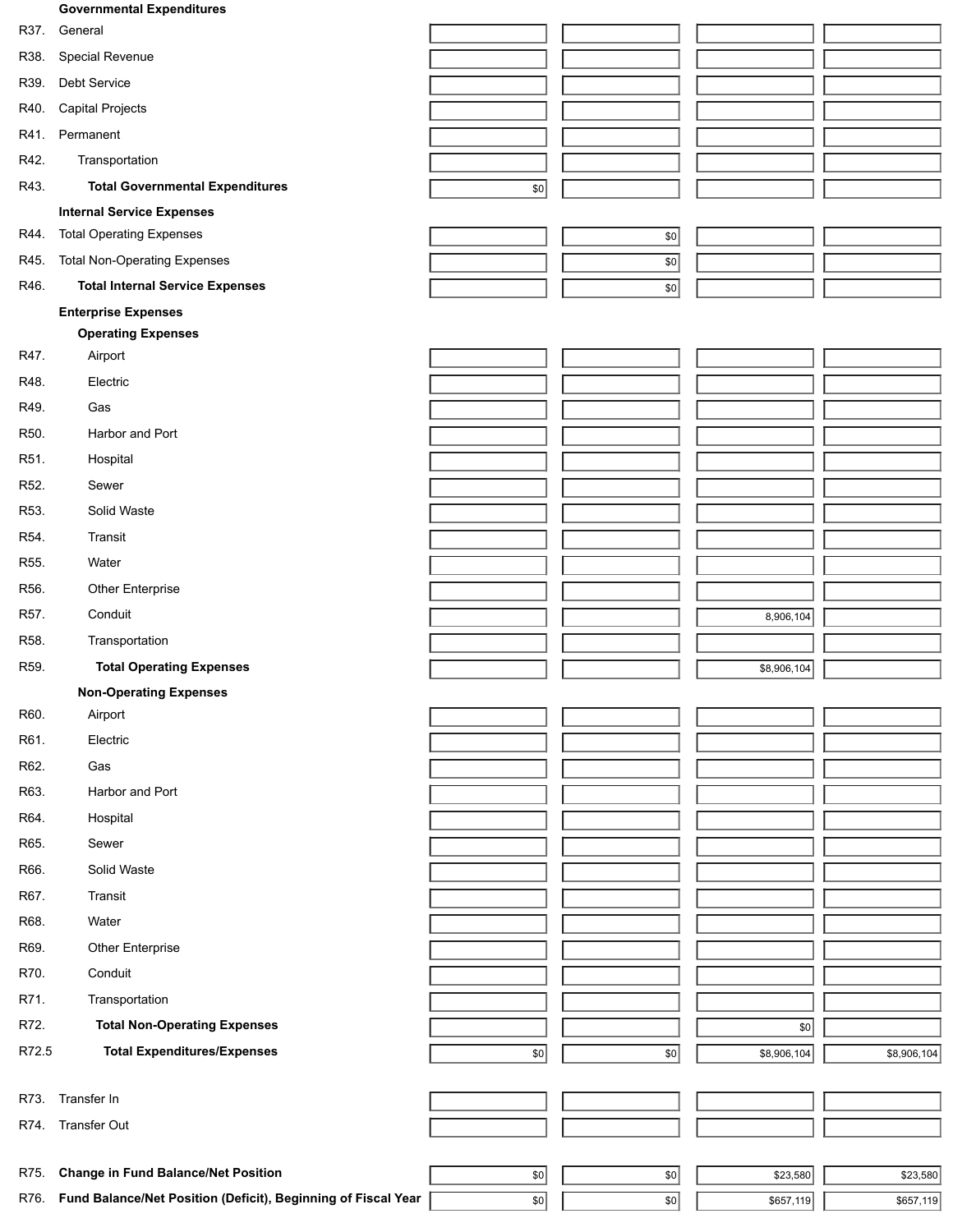| R77. | Adjustments                                             |     |     |             |             |
|------|---------------------------------------------------------|-----|-----|-------------|-------------|
| R78. | Fund Balance/Net Position (Deficit), End of Fiscal Year | \$0 | \$0 | \$680,699   | \$680,699   |
|      |                                                         |     |     |             |             |
|      | <b>Assets</b>                                           |     |     |             |             |
| R79. | <b>Total Current Assets</b>                             |     |     | 6,022,342   | 6,022,342   |
| R80. | <b>Total Noncurrent Assets</b>                          |     |     |             |             |
| R81. | <b>Total Assets</b>                                     | \$0 | \$0 | \$6,022,342 | \$6,022,342 |
|      | <b>Liabilities</b>                                      |     |     |             |             |
| R82. | <b>Total Current Liabilities</b>                        |     |     | 5,341,643   | 5,341,643   |
| R83. | <b>Total Noncurrent Liabilities</b>                     |     |     |             |             |
| R84. | <b>Total Liabilities</b>                                | \$0 | \$0 | \$5,341,643 | \$5,341,643 |
| R85. | <b>Total Fund Balance/Net Position (Deficit)</b>        | \$0 | \$0 | \$680,699   | \$680,699   |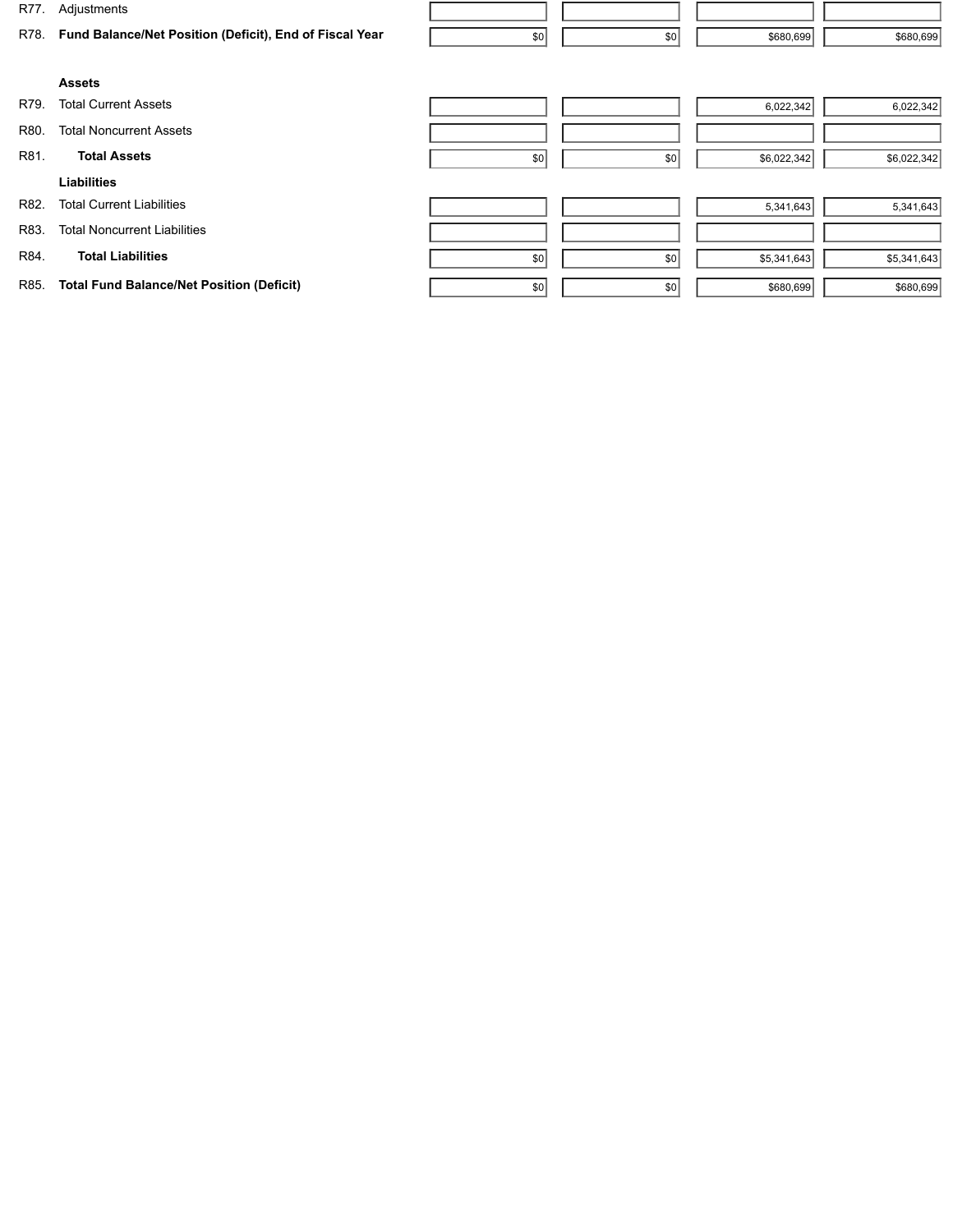#### Special District of California Municipal Finance Authority Special District Financial Transactions Report Footnotes

| Fiscal Year: 2021 |                                                       |                                                                                   |  |  |  |
|-------------------|-------------------------------------------------------|-----------------------------------------------------------------------------------|--|--|--|
| <b>FORM DESC</b>  | <b>FIELD NAME</b>                                     | <b>FOOTNOTES</b>                                                                  |  |  |  |
| ConduitFinancing  | (R16)Ent-OtherAgentFees                               | Executive Director, Government Relations Consultant Fees, Audit Fees              |  |  |  |
| ConduitFinancing  | (R27)Ent-<br>OtherOperatingExpensesDeductions         | Bank Service Charges, Dues and Subscriptions, Marketing, Travel and Entertainment |  |  |  |
| ConduitFinancing  | (R71)DebtIssued-<br>OtherQualifiedPrivateActivityDebt | <b>Airport Bonds</b>                                                              |  |  |  |
| ConduitFinancing  | (R71)TotDebt-<br>OtherQualifiedPrivateActivityDebt    | <b>Airport Bonds</b>                                                              |  |  |  |
| ConduitFinancing  | (R86)DebtIssued-<br>OtherPublicAgencyDebt             | Other Public Agency Debt/Affiliate                                                |  |  |  |
| ConduitFinancing  | (R86)TotDebt-OtherPublicAgencyDebt                    | Other Public Agency Debt/Affiliate                                                |  |  |  |
| ProprietaryFunds  | (R01)Entpr-Unrestricted                               | Within tolerance for variance                                                     |  |  |  |
| ProprietaryFunds  | (R02)Entpr-Restricted                                 | Decrease in performance deposits                                                  |  |  |  |
| ProprietaryFunds  | (R41)Entpr-OtherCurrentLiabilities1                   | <b>Accrued Expenses</b><br>$T - 1 = 1$ $T - 1 = 1$                                |  |  |  |

Total Footnote: 9